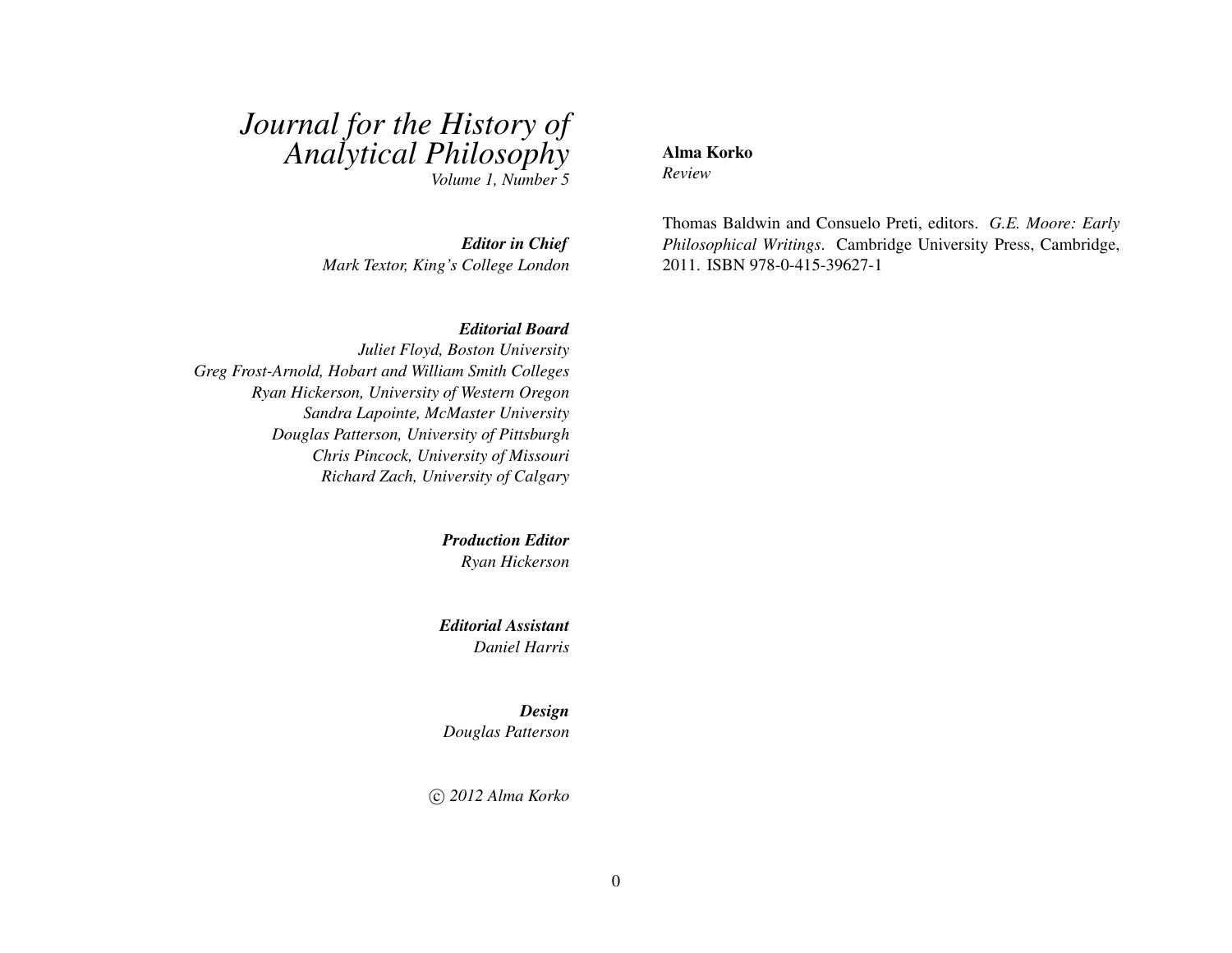## *Review:* G.E. Moore: Early Philosophical Writings*, edited by Thomas Baldwin and Consuelo Preti*

Alma Korko

*G.E. Moore: Early Philosophical Writings* publishes for the first time two versions of Moore's fellowship dissertation *The Metaphysical Basis of Ethics* (1897, 1898) together with the comments by the examiners Henry Sidgwick, Edward Caird and Bernard Bosanquet. In addition, the editors Thomas Baldwin and Consuelo Preti have written an illuminating introduction where they elaborate the philosophical background of Moore's dissertations. Moore's support for idealism is most apparent in his first dissertation of 1897 but already the 1898 dissertation shows his transition from idealism to realism. While Bertrand Russell's (1872–1970) idealist apprenticeship has been examined before by [Griffin](#page-3-0) [\[1991\]](#page-3-0) and [Hylton](#page-3-1) [\[1990\]](#page-3-1), there is no detailed research of Moore's early philosophy from the years 1894–1904 although it was Moore who took the lead in Russell's and his revolt against idealism [\[Hylton,](#page-3-1) [1990,](#page-3-1) 117]. Thus this publication offers an important source for those who are interested in the early phases of Moore's philosophy and also in its significance for the more general development of early analytic philosophy.

These dissertations represent an important stage in the development of Moore's early thought which culminates in the publication of *Principia Ethica* in 1903. In 1892, Moore arrived at Trinity College Cambridge to study classics. The Cambridge Conversazione Society, the Apostles, was a determining intellectual experience of Moore's undergraduate life. Undoubtedly, the Society played a key role in Moore's philosophical development because it offered him a ground to have philosophical discussions and debates with Russell, J.M.E. McTaggart (1866–1925) and others. Moore wanted to become a Prize Fellow and follow the footsteps of his friends Mc-Taggart and Russell. In 1898, which was his second shot, Moore succeeded and was elected to a Prize Fellowship at Trinity College Cambridge. For those who pursued academic career Prize Fellowships offered by Cambridge and Oxford colleges provided the main way to achieve the qualification for an academic career.

Moore submitted typescripts as dissertations but he also preserved manuscripts which Baldwin and Preti used to prepare this edition. The manuscripts have many corrections and the 1898 dissertation is incomplete [\[Baldwin and Preti,](#page-0-0) [2011,](#page-0-0) lxxii]. In spite of that the editors have been able to prepare a reliable edition: they have reconstructed the missing pages of the 1898 dissertation. The manuscript of the 1898 dissertation lacks parts of chapters I and II. A natural explanation for these gaps is that Moore extracted these pages in order to compose his paper "The Nature of Judgment" which was published in *Mind* in April 1899 [\[Baldwin and Preti,](#page-0-0) [2011,](#page-0-0) lxxv]. At the start and at the end of most of the gaps in the manuscript there are passages which overlap with parts of "The Nature of Judgment." That is why the editors have used "The Nature of Judgment" to reconstruct the chapters of the 1898 dissertation on which it is based. The general shape of their reconstruction is supported by Moore's letter to Russell and also by Bosanquet's examination report on the dissertation [\[Baldwin and Preti,](#page-0-0) [2011,](#page-0-0) lxxvi].

Ward advised Moore to write his Fellowship dissertation on Kant's ethics. Moore had familiarized himself with Kant's philosophy as an undergraduate by attending to Stout's and Sigwart's lectures. He was able to read Kant's writings in German. The neo-Kantian movement was dominant in German philosophy and also in Britain Kant's philosophy was receiving increasing attention. T.H.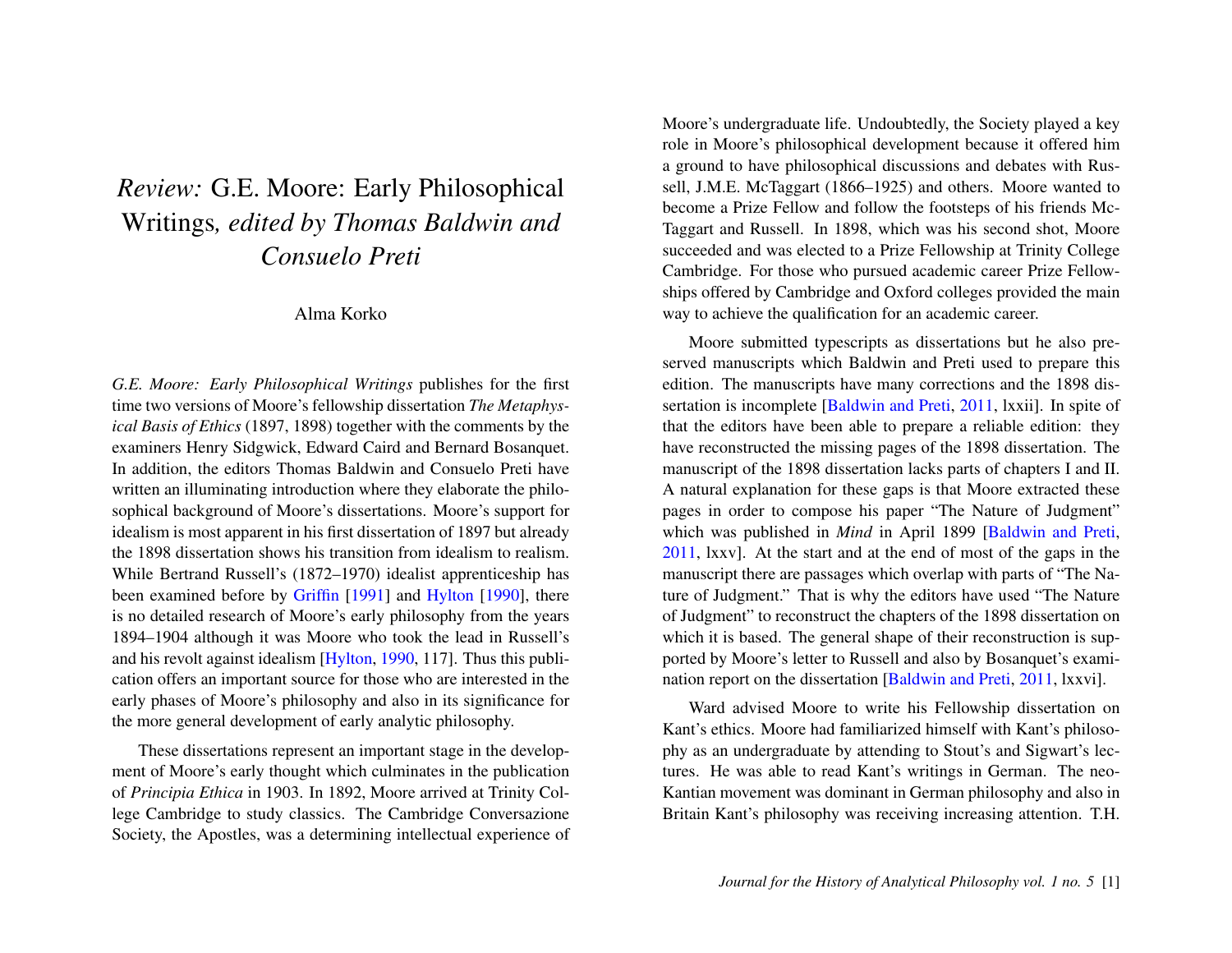Green used Kantian themes in his *Prolegomena to Ethics* (1883) but perhaps the most notable British neo-Kantian was Moore's 1897 examiner Edward Caird. Moore mentions Caird's work *The Critical Philosophy of Immanuel Kant* (1889) in his 1897 preface and alludes to it in both dissertations [\[Baldwin and Preti,](#page-0-0) [2011,](#page-0-0) xlvi– xlvii]. Following Ward's advice Moore gave his 1897 dissertation the title "The Metaphysical Basis of Ethics" although he primarily examined in it the place of freedom in Kant's metaphysics of ethics. Moore's second version of the 1898 dissertation has the same title though his interests changed during 1898. His focus of attention shifted to a critique of Kant's Pure Reason and to his own new theory about concepts and propositions. Even though Moore's interests changed, he debates with Kant in both of his dissertations.

The 1897 dissertation consists of one long chapter "Freedom," a short preface, an introduction and an appendix on Professor Sidgwick's hedonism. Moore had intended to add two chapters, one on "Kant's attitude towards Hedonism and Practical Ethics" and one on his own "positive theory about practical applications." Because of lack of time, Moore was not able to fulfil his intentions. In the 1898 dissertation Moore made no great effort to address these issues except for the brief discussion of "practical ethics" in chapter V. Moore's 1898 dissertation includes a preface, an introduction and four chapters of which the first two ones are new (I "On the meaning of 'Reason' in Kant" and II "Reason"). Chapters III ("The meaning of 'Freedom' in Kant") and IV ("Freedom") are largely derived from the single chapter of the first dissertation although its contents are reorganized. Also chapter V "Ethical Conclusions" is a new one, an exploration into practical ethics. This chapter is followed by two appendices, a new one on the chronology of Kant's ethical writings and the previous one on Sidgwick's hedonism [\[Baldwin and Preti,](#page-0-0) [2011,](#page-0-0) lxxx]. Thus, the structures of the dissertations are very different.

In accordance to his title "The Metaphysical Basis of Ethics,"

Moore recognised the need to show that there is a metaphysical subject matter for his study in his 1897 dissertation. What was this for him? Moore's argument was that there is a "fallacy involved in all empirical definitions of the good" [\[Moore,](#page-3-2) [2011,](#page-3-2) 10], [\[Baldwin and](#page-0-0) [Preti,](#page-0-0) [2011,](#page-0-0) xlviii]. The thought behind Moore's argument seems to be that the existence of persisting deep ethical disagreements which cannot be resolved by identifying differences in the definitions of ethical terms shows us that ethical terms do not admit of definition in empirical terms [\[Moore,](#page-3-2) [2011,](#page-3-2) 10–11]. For Kant the fundamental moral concept is pure practical freedom. However, Moore disagreed with Kant on this and saw the good as the foundation of ethics [\[Baldwin and Preti,](#page-0-0) [2011,](#page-0-0) xlix]. In the 1897 dissertation most of Moore's discussion concerned Kant's account of freedom. Kant introduces the idea of freedom in the Transcendental Dialectic of the *Critique of Pure Reason* in the context of a discussion about causality stating that the practical concept of the freedom of a rational agent was grounded on a "transcendental idea of freedom" which is the idea of a kind of causality which was "the faculty of beginning a state from itself" [\[Kant,](#page-3-3) [1998,](#page-3-3) A533/B561], [\[Baldwin and](#page-0-0) [Preti,](#page-0-0) [2011,](#page-0-0) lii]. On this fundamental "Transcendental Freedom," as Moore called it [\[Moore,](#page-3-2) [2011,](#page-3-2) 35], he concentrated in his 1897 dissertation.

In 1897 the target of his critique was Kant's ethics but a year later Moore rejected the whole Kantian project of transcendental philosophy. In the 1898 dissertation Moore discussed critically Kant's transcendental idealism and its core completely rejecting Kant's "Copernican Revolution." Moore held that Kant uses three different lines of thought in the *Critique of Pure Reason* to substantiate his idealist thesis. The first one concerns the status of space and time, the second has to do with the categories of the understanding. The final one arises from the antinomies which are implicit in the cosmological ideas of totality. Moore argued that in each case Kant succeeds in revealing important themes: still, in no case an idealist conclusion is warranted [\[Baldwin and Preti,](#page-0-0) [2011,](#page-0-0) lviii–lix]. Moore